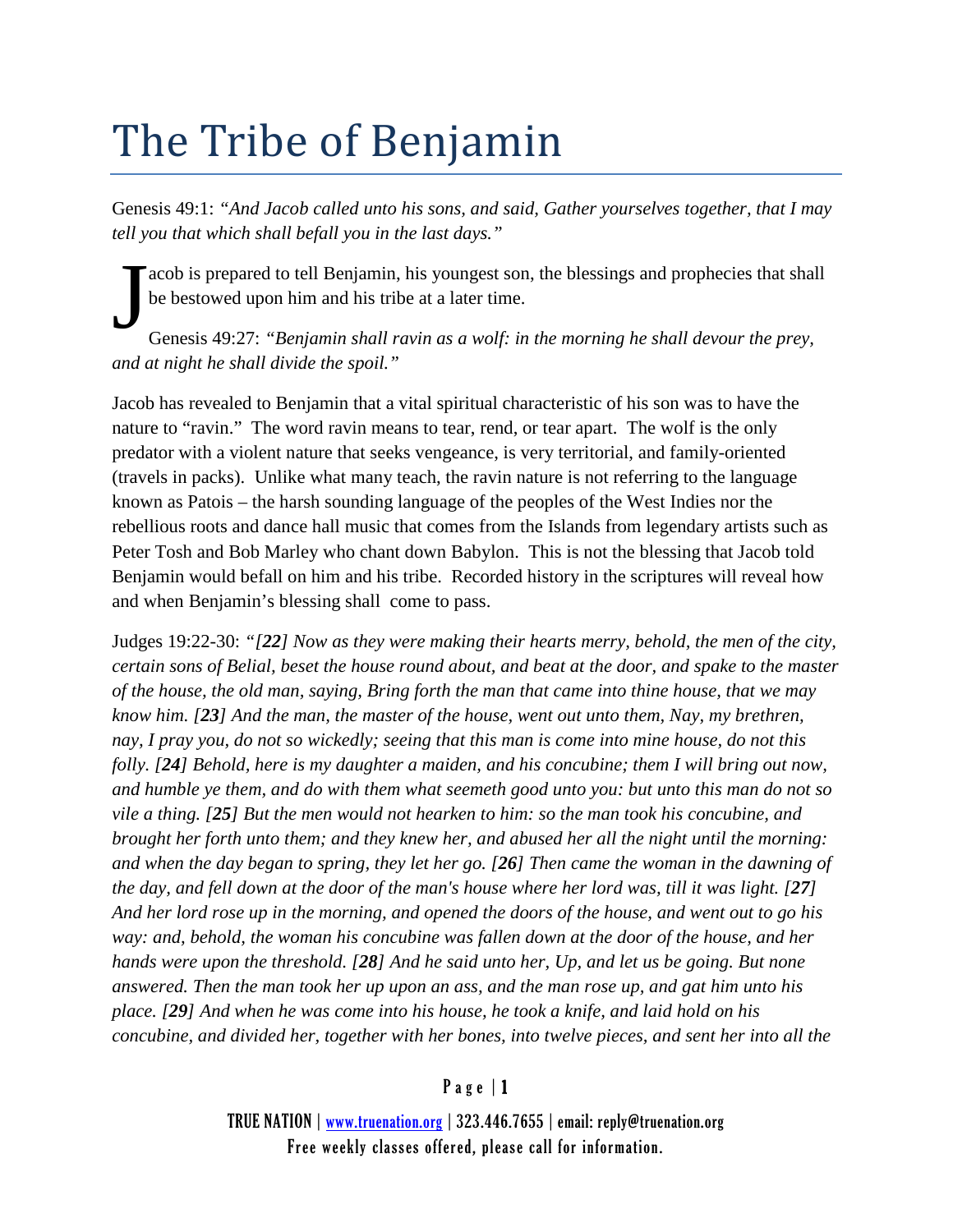*coasts of Israel. [30] And it was so, that all that saw it said, There was no such deed done nor seen from the day that the children of Israel came up out of the land of Egypt unto this day: consider of it, take advice, and speak your minds."*

At this time, there was no king in Israel. Israel was divided and had no order. To get a better understanding of the disorder and lack of brotherly love in Israel, a Levite man was traveling with his concubine and servant trying to get home. During his journey, he decided that it was best to stop and try to find lodging in one of the cities of his brethren of Israel. Unfortunately, no one of the tribe of Benjamin was charitable enough to help him. He did, however, find a charitable brother of Mount Ephraim that dwelt in Gibeah, which is part of the inheritance of the tribe of Benjamin, who took him in from off the streets. Similar to the story of Lot, men of the land specifically Benjamite men of the house of Belial, knocked on the door and demanded that the man come out. Their intentions were to kill him (Judges 20:5). The man of the house protected him and offered his concubine to the men. They took the man's concubine and abused and raped her all night and left her to go back to the charitable man's house. Now her husband the Levite took her away and out of the house and because of the shame and the defiling of his concubine he killed her and cut her body in 12 pieces and sent it throughout all the tribes of Israel. He was seeking judgment from the other tribes as to how far Benjamin had fell into wickedness. Clearly, we see the ravenous nature of Benjamin, they tore apart the Levite's family by violently raping his concubine and did it as a pack! Now, we see a little more clearly how Benjamin would "ravin as a wolf."

Judges 20:1-6: *"[1] Then all the children of Israel went out, and the congregation was gathered together as one man, from Dan even to Beer-sheba, with the land of Gilead, unto the LORD in Mizpeh. [2] And the chief of all the people, even of all the tribes of Israel, presented themselves in the assembly of the people of God, four hundred thousand footmen that drew sword. [3] (Now the children of Benjamin heard that the children of Israel were gone up to Mizpeh.) Then said the children of Israel, Tell us, how was this wickedness? [4] And the Levite, the husband of the woman that was slain, answered and said, I came into Gibeah that belongeth to Benjamin, I and my concubine, to lodge. [5] And the men of Gibeah rose against me, and beset the house round about upon me by night, and thought to have slain me: and my concubine have they forced, that she is dead. [6] And I took my concubine, and cut her in pieces, and sent her throughout all the country of the inheritance of Israel: for they have committed lewdness and folly in Israel. [7] Behold, ye are all children of Israel; give here your advice and counsel."*

So the Levite was seeking justice from the rest of the tribes of Israel. All the tribes assembled themselves to make war with Benjamin.

Judges 20:11-14: *"So all the men of Israel were gathered against the city, knit together as one man.[12] And the tribes of Israel sent men through all the tribe of Benjamin, saying, What* 

## Page | 2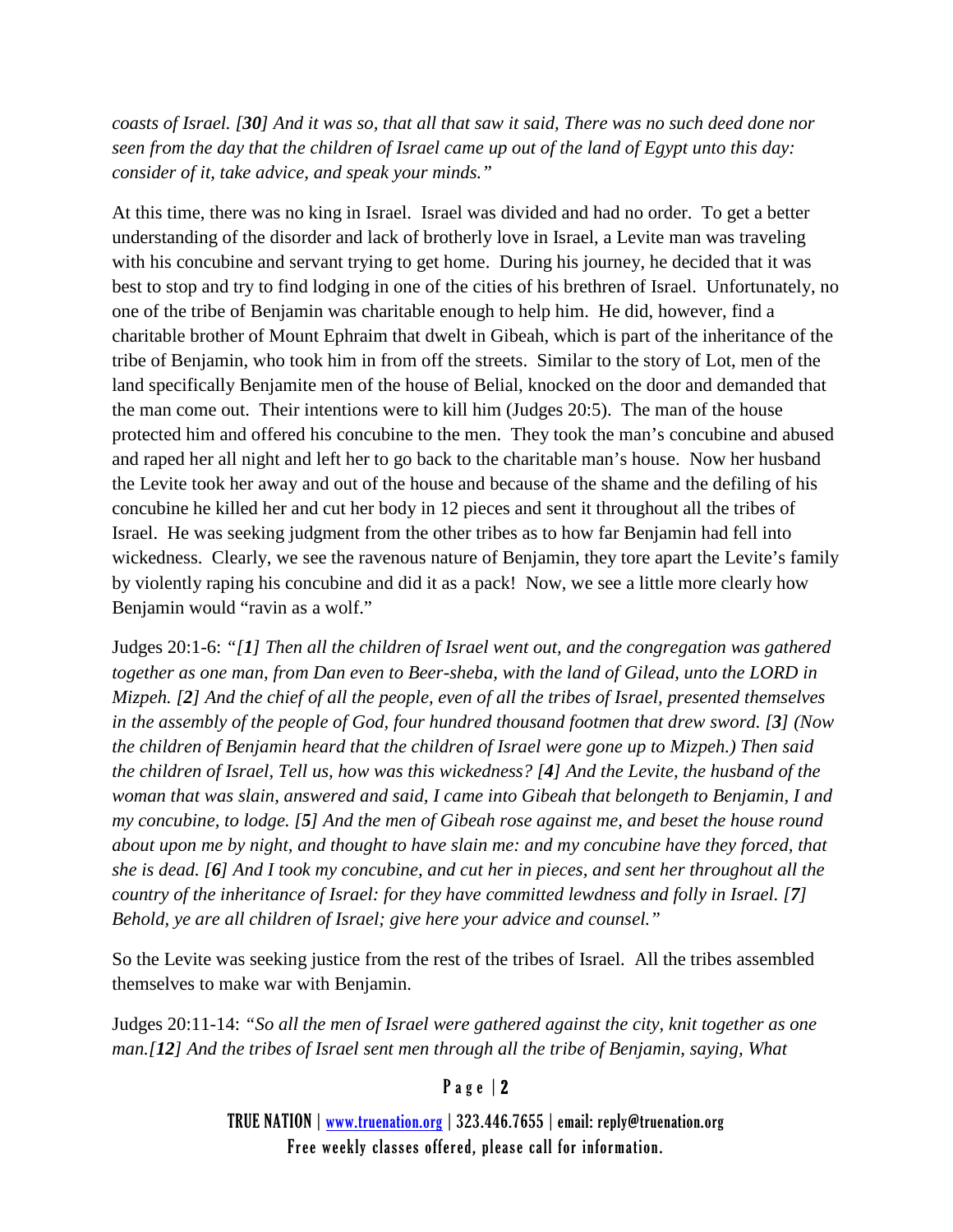*wickedness is this that is done among you? [13] Now therefore deliver us the men, the children of Belial, which are in Gibeah, that we may put them to death, and put away evil from Israel. But the children of Benjamin would not hearken to the voice of their brethren the children of Israel: [14] But the children of Benjamin gathered themselves together out of the cities unto Gibeah, to go out to battle against the children of Israel."*

Benjamin stood in defiance of the other tribes of Israel. They assembled themselves together (just as a pack of wolves would) and made war with their brethren.

Judges 20:18-25: *"[18] And the children of Israel arose, and went up to the house of God, and asked counsel of God, and said, Which of us shall go up first to the battle against the children of Benjamin? And the LORD said, Judah shall go up first. [19] And the children of Israel rose up in the morning, and encamped against Gibeah. [20] And the men of Israel went out to battle against Benjamin; and the men of Israel put themselves in array to fight against them at Gibeah. [21] And the children of Benjamin came forth out of Gibeah, and destroyed down to the ground of the Israelites that day twenty and two thousand men. [22] And the people the men of Israel encouraged themselves, and set their battle again in array in the place where they put themselves in array the first day. [23] (And the children of Israel went up and wept before the LORD until even, and asked counsel of the LORD, saying, Shall I go up again to battle against the children of Benjamin my brother? And the LORD said, Go up against him.) [24] And the children of Israel came near against the children of Benjamin the second day. [25] And Benjamin went forth against them out of Gibeah the second day, and destroyed down to the ground of the children of Israel again eighteen thousand men; all these drew the sword."*

Benjamin was fierce in battle and killed many of their brethren. Eventually, the Most High showed favor to the children of Israel and they destroyed and put them to flight. Israel eventually repented for Benjamin for the preservation of the tribe (read all of Judges Chapter 21).

Genesis 49:27: *"….in the morning he shall devour the prey, and at night he shall divide the spoil."*

Another point in history when Benjamin would devour the prey and divide the spoils is during the time of Esther. Mordecai, a Benjamite, (Esther 2:5) and cousin of Esther (Esther 2:7) helped guide and orchestrate the deliverance of Israel from the oppression and massacre of all Israel. Haman, who was a commander over the Persian empire, conspired to kill all the Jews (Esther 3:1, 8-15). Mordecai, along with Esther, foiled the plan and had Haman and all his sons killed (Esther Chapter 7). Mordecai was elevated to positions of power within the Persian Empire, hence dividing the spoils

Esther 8:1-2: *"[1]On that day did the king Ahasuerus give the house of Haman the Jews' enemy unto Esther the queen. And Mordecai came before the king; for Esther had told what he was unto* 

# Page | 3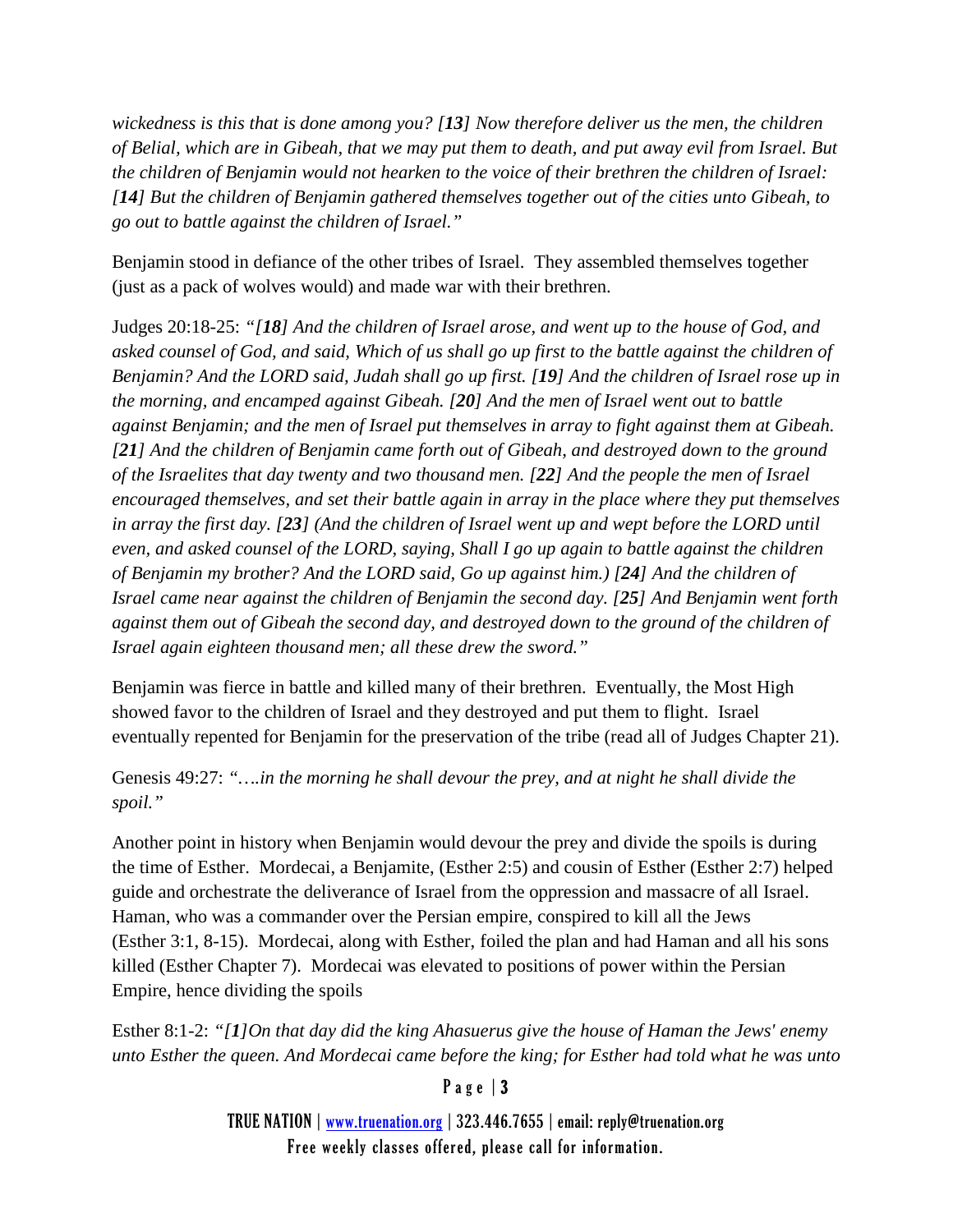*her. [2] And the king took off his ring, which he had taken from Haman, and gave it unto Mordecai. And Esther set Mordecai over the house of Haman."*

Out of this strategic take over and tale of seduction and wisdom came our holy convocation known as Purim. To learn more about this day, please read about Purim at [http://www.truenation.org/Holydays/Purim.pdf.](http://www.truenation.org/Holydays/Purim.pdf)

Lastly, the first king of Israel descended out of the Tribe of Benjamin. King Saul was Israel's first anointed King.

1 Samuel 9:15-22: *"[15] Now the LORD had told Samuel in his ear a day before Saul came, saying, [16] To morrow about this time I will send thee a man out of the land of Benjamin, and thou shalt anoint him to be captain over my people Israel, that he may save my people out of the hand of the Philistines: for I have looked upon my people, because their cry is come unto me. [17] And when Samuel saw Saul, the LORD said unto him, Behold the man whom I spake to thee of! this same shall reign over my people. [18] Then Saul drew near to Samuel in the gate, and said, Tell me, I pray thee, where the seer's house is. [19] And Samuel answered Saul, and said, I am the seer: go up before me unto the high place; for ye shall eat with me to day, and to morrow I will let thee go, and will tell thee all that is in thine heart. [20] And as for thine asses that were*  lost three days ago, set not thy mind on them; for they are found. And on whom is all the desire *of Israel? Is it not on thee, and on all thy father's house? [21] And Saul answered and said, Am not I a Benjamite, of the smallest of the tribes of Israel? and my family the least of all the families of the tribe of Benjamin? wherefore then speakest thou so to me?"*

1 Samuel 10:1: *"Then Samuel took a vial of oil, and poured it upon his head, and kissed him, and said, Is it not because the LORD hath anointed thee to be captain over his inheritance?"*

The problem with Saul is that he disobeyed the Most High. The Most High commanded Saul to destroy all the nations set before us. Saul took the spoils and saved them instead.

1 Samuel 15:1-9: *"[1] Samuel also said unto Saul, The LORD sent me to anoint thee to be king over his people, over Israel: now therefore hearken thou unto the voice of the words of the LORD. [2] Thus saith the LORD of hosts, I remember that which Amalek did to Israel, how he laid wait for him in the way, when he came up from Egypt. [3] Now go and smite Amalek, and utterly destroy all that they have, and spare them not; but slay both man and woman, infant and suckling, ox and sheep, camel and ass. [4] And Saul gathered the people together, and numbered them in Telaim, two hundred thousand footmen, and ten thousand men of Judah. [5] And Saul came to a city of Amalek, and laid wait in the valley. [6] And Saul said unto the Kenites, Go, depart, get you down from among the Amalekites, lest I destroy you with them: for ye shewed kindness to all the children of Israel, when they came up out of Egypt. So the Kenites departed from among the Amalekites. [7] And Saul smote the Amalekites from Havilah until thou comest* 

## Page | 4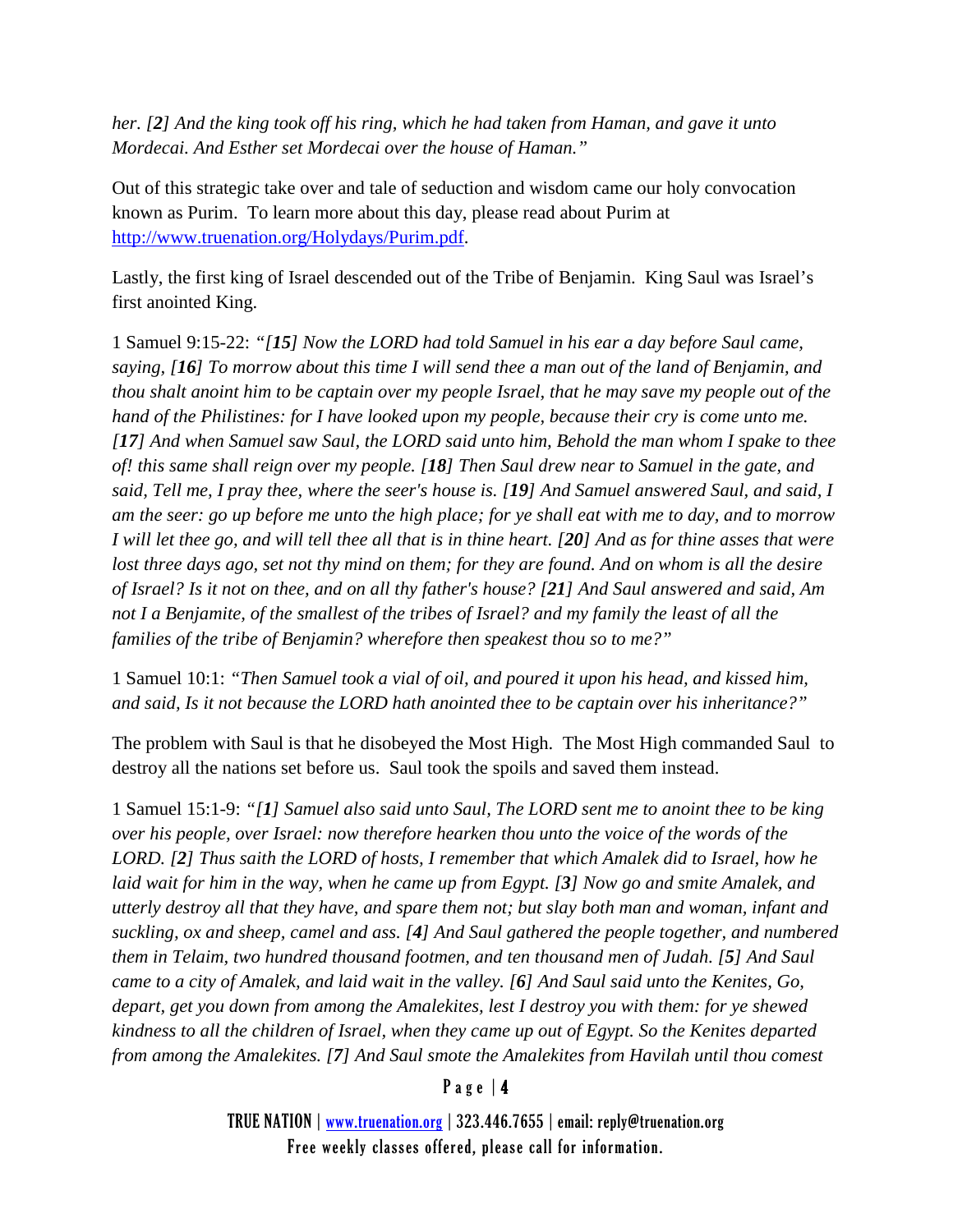*to Shur, that is over against Egypt. [8] And he took Agag the king of the Amalekites alive, and utterly destroyed all the people with the edge of the sword. [9] But Saul and the people spared Agag, and the best of the sheep, and of the oxen, and of the fatlings, and the lambs, and all that was good, and would not utterly destroy them: but everything that was vile and refuse, that they destroyed utterly."*

The downfall of Benjamin in this scenario was him slaying his prey and dividing the spoils in wickedness. So we see various instances where Benjamin's spiritual character would cause major turmoil in Israel as well as mirth and gladness.

Deuteronomy 33:12: *"And of Benjamin he said, The beloved of the LORD shall dwell in safety by him; and the LORD shall cover him all the day long, and he shall dwell between his shoulders."*

Now, as an inheritance Benjamin was prophesied to be "covered" and to "dwell between his shoulders." Some say this is a geographical indicator of being the West Indies. Between the shoulders being the heavens and the islands. This meant they would be blessed with good climate and land. However, again Israel was brought here to serve punishment and captivity (Micah 2:10; Deuteronomy 28). Much of the profits of tourism in the West Indies does not benefit the native people of Jamaica, Trinidad and Tabago. Kingston, Jamaica is one of the worst ghettos in the western hemisphere and Trinidad and Tabago are poverty stricken. While there is no doubt that the inhabitants of these islands are part of the Lost Tribes of Israel, Deuteronomy 33:12 is not speaking of the West Indies. Let's examine and look at a map of Benjamin's land inheritance in the promised land of Israel:



Page | 5

TRUE NATION | [www.truenation.org](http://www.truenation.org/) | 323.446.7655 | email: reply@truenation.org Free weekly classes offered, please call for information.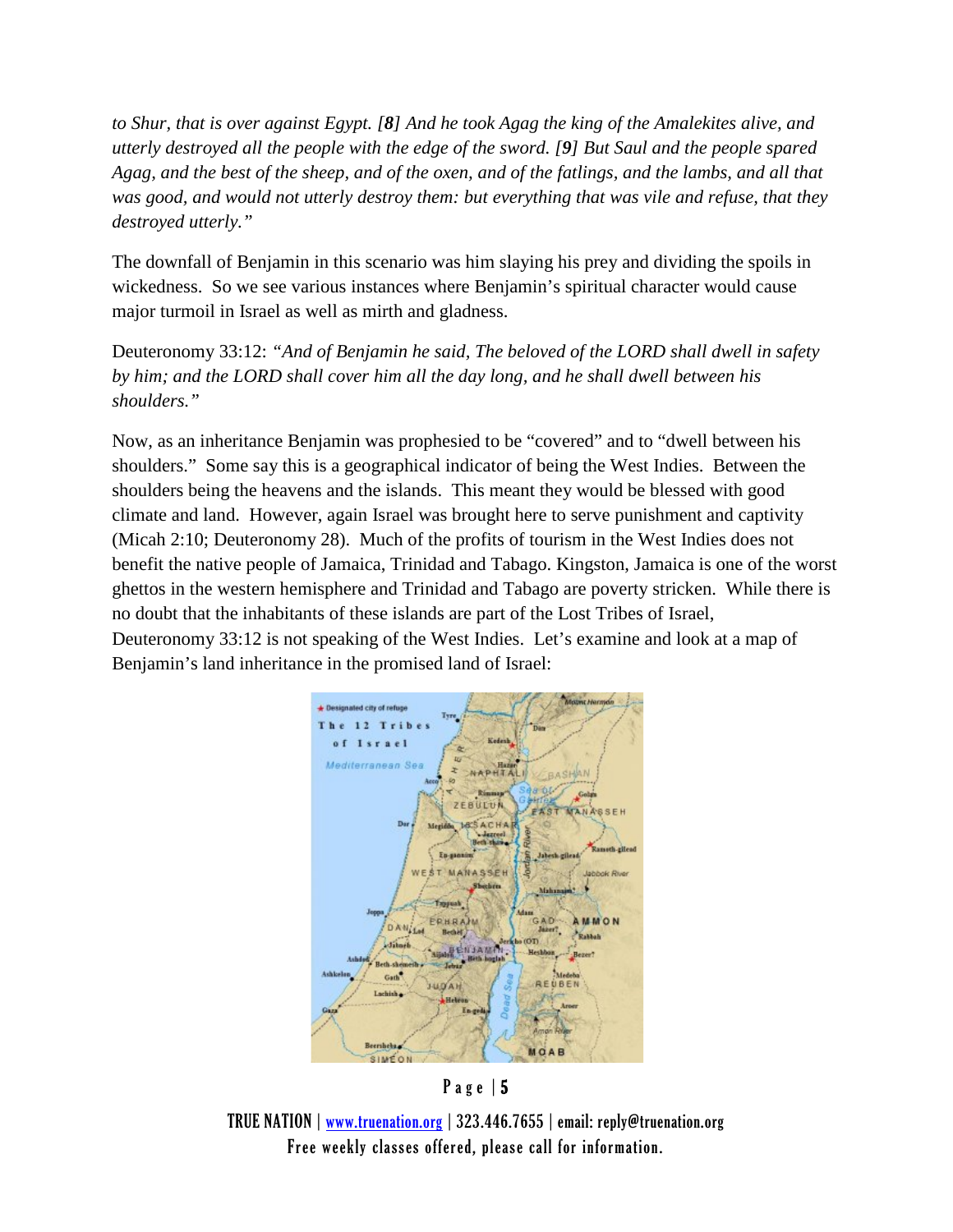Joshua 18:11-12: *"[11] And the lot of the tribe of the children of Benjamin came up according to their families: and the coast of their lot came forth between the children of Judah and the children of Joseph. [12] And their border on the north side was from Jordan; and the border went up to the side of Jericho on the north side, and went up through the mountains westward; and the goings out thereof were at the wilderness of Beth-aven."*

Benjamin would dwell between his brethren Judah and Ephraim. When you look at the constructs of the body and relate it to the Spirit with Yahawashi being our head (1 Corinthians 11:3) the next level below the neck is the shoulders. Judah and Ephraim were prominent heads over Israel. They represented the kingdoms of Israel – the Northern and Southern Kingdoms.

Psalms 76:1: "In Judah is God known: his name is great in Israel."

So we see The Most High is represented by Judah and Israel (Ephraim). So when the scriptures talk about Benjamin dwelling between the shoulders of the Most High, its speaking of dwelling geographically between these two tribes that later represented the Most High's Kingdoms.

Historically, Judah protected Benjamin and was always provided safety and mercy from The Most High. We just read how historically even though Benjamin committed extreme acts of wickedness the tribes of Israel still repented for Benjamin and preserved the tribe. Lets also look at another point in history when Judah protected Benjamin.

Genesis 43:8-15: *"[8] And Judah said unto Israel his father, Send the lad with me, and we will arise and go; that we may live, and not die, both we, and thou, and also our little ones. [9] I will be surety for him; of my hand shalt thou require him: if I bring him not unto thee, and set him before thee, then let me bear the blame for ever: [10] For except we had lingered, surely now we had returned this second time. [11] And their father Israel said unto them, If it must be so now, do this; take of the best fruits in the land in your vessels, and carry down the man a present, a little balm, and a little honey, spices, and myrrh, nuts, and almonds: [12] And take double money in your hand; and the money that was brought again in the mouth of your sacks, carry it again in your hand; peradventure it was an oversight: [13] Take also your brother, and arise, go again unto the man: [14] And God Almighty give you mercy before the man, that he may send away your other brother, and Benjamin. If I be bereaved of my children, I am bereaved. [15] And the men took that present, and they took double money in their hand, and Benjamin; and rose up, and went down to Egypt, and stood before Joseph."*

Benjamin, the last born and beloved son of Jacob, was demanded to be brought back Egypt during the famine to be seen by his brother Joseph. Jacob was hesitant to let Benjamin go since he believed that Benjamin was his only surviving son from his first love, Rachel. Judah vowed to protect Benjamin and won over Jacob's confidence. In the future, Benjamin would dwell

# Page | 6